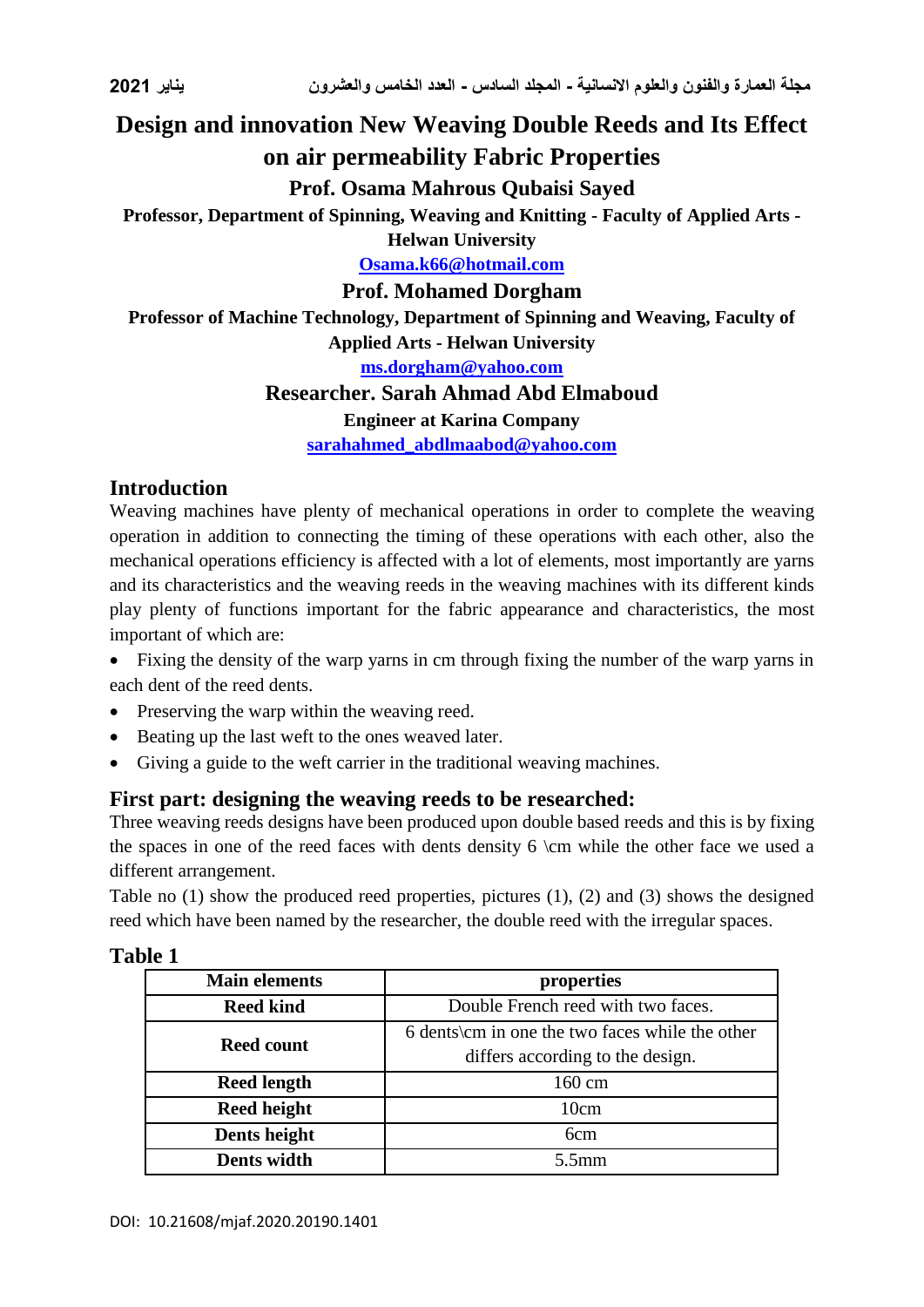#### **First design:**

Regular arranging of the reed dents as narrow spaces between the dents picture (1).



**Picture (1)**

#### **Second design:**

Regular arranging of the reed dents as wide spaces between the dents picture (2).



**Picture (2)**

#### **Third design**

Irregular arranging for the reed dents as the spaces between the dents are different picture no (3).



**Picture (3)**

#### **Second part: weaving experiments:**

The experimental program consists of three main parts:

The first part is designing the reeds under research, while the second part is the weaving experiment by producing the research samples, there were 12 different sample by changing the reed kind, the materials and the weft yarn count, and the third part is testing the air permeability for the produced fabrics.

#### **The loom properties:**

The search samples have been produced on an automatic rapier loom and table (2) shows its properties.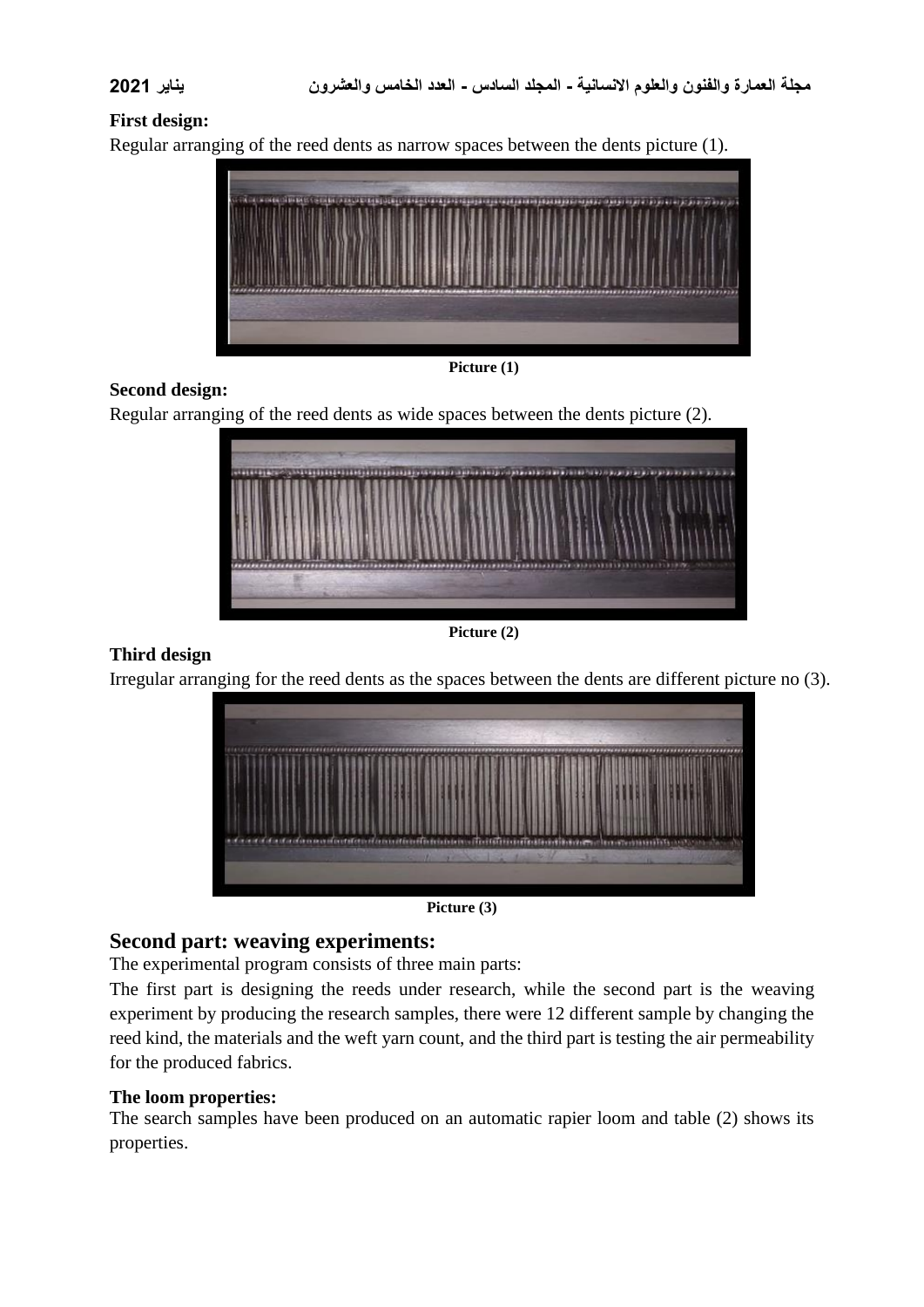| <b>Main elements</b> | specifications |
|----------------------|----------------|
| Fabric width         | 163.1 cm       |
| Reed width           | 170 cm         |
| Warp yarn number     | 5872           |
| Selvage yarns number | 72             |
| Warp density         | $36$ cm        |
| Warp count           | $40\sqrt{2}$   |
| Shafts number        | 16             |

# **Table (2) The used loom specifications**

# **The constant and variable elements in the weaving experiments:**

#### **The constant elements in the weaving experiments:**

The fixed elements were warp yarn count has been fixed 30\2, warp density was 36\cm, the weft density 20 weft $\rm\thinspace$  also the weaving structure satin 4.

#### **The variable elements in the weaving experiments:**

Two cotton weft of count 30\2-16\2 and two acrylic weft of count 40\2-28\2 have been used with using three different designs of reeds.

# **The produced samples:**

### **The samples which have been produced using the first design of the reed with narrow equal spaces:**

Four samples have been produced by using different weft materials and count while fixing the weaving structure, warp and weft density per cm.

#### **Samples produced using the second design with equal wide spaces between and along the reeds:**

Four samples have been produced by using different weft materials and count while fixing the weaving structure, warp and weft density per cm.

#### **Samples produced using the third design with unequal spaces between the dents along the reed:**

Four samples have been produced by using different weft materials and count while fixing the weaving structure, warp and weft density per cm.

# **Third part: the air permeability test for the produced fabrics**

Permeability test have been done to the fabrics produced in the research at national institute of standards to know how much did the difference of the reeds designs affect the air permeability of the fabrics produced by it.

## **Summary**

The new weaving machines parts is considered to have an active effect on the produced fabric properties either physical, mechanical or aesthetic, so this research presents the weaving reed in a developed lace. This is considered one of the most important parts of the weaving machine as it plays an important role in the fabric properties and this research contains three basic parts:

# **First part: designing the weaving reed to be researched:**

Three weaving reeds have been designed on the double reed base.